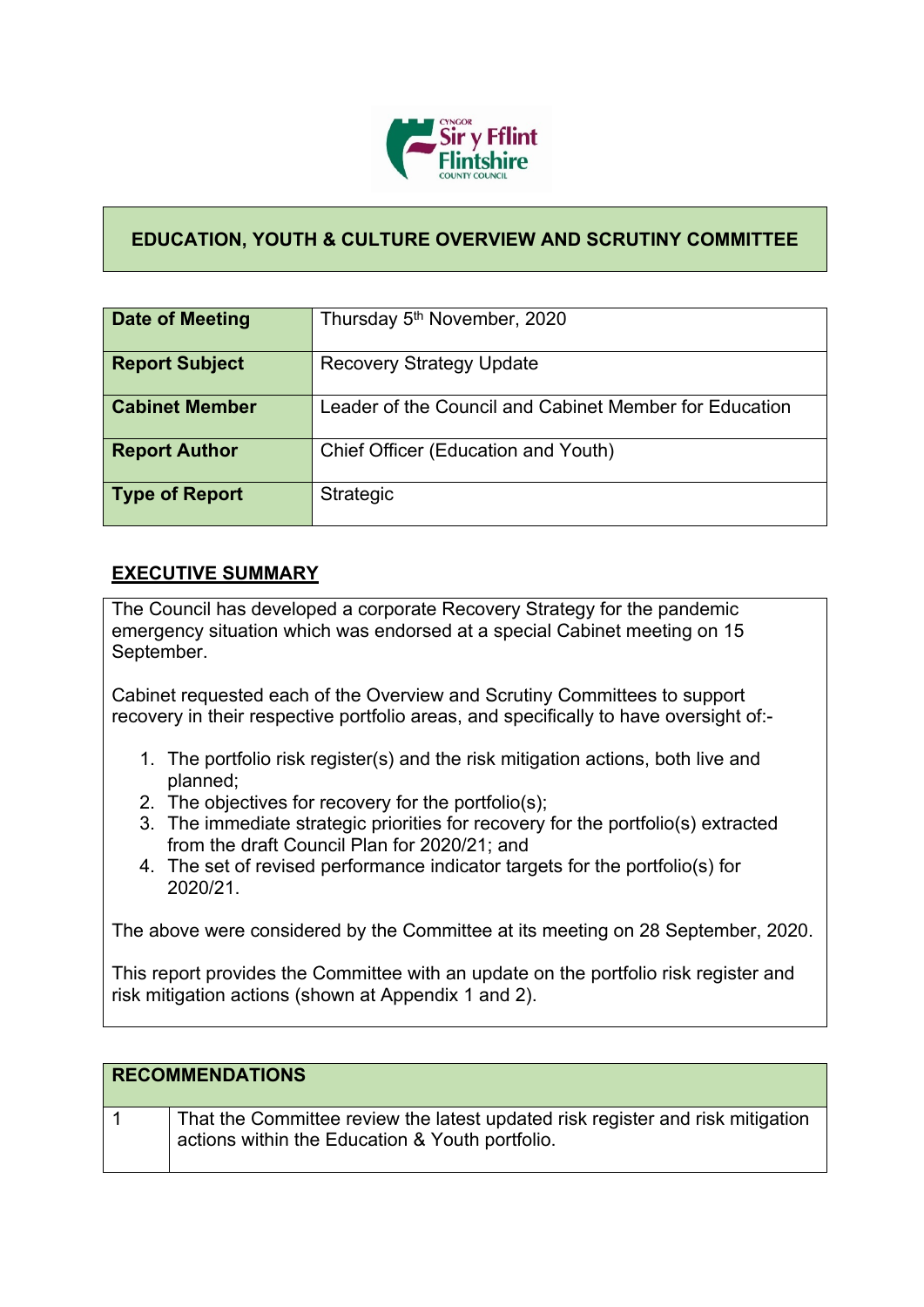## **REPORT DETAILS**

| 1.00 | <b>EMERGENCY RECOVERY</b>                                                                                                                                                                                                                                                                                                                                                                                                                                 |
|------|-----------------------------------------------------------------------------------------------------------------------------------------------------------------------------------------------------------------------------------------------------------------------------------------------------------------------------------------------------------------------------------------------------------------------------------------------------------|
| 1.01 | The Council is developing a corporate Recovery Strategy for the pandemic<br>emergency situation. The Strategy covers:-                                                                                                                                                                                                                                                                                                                                    |
|      | 1. The chronology of the emergency response phase and transition to<br>recovery                                                                                                                                                                                                                                                                                                                                                                           |
|      | 2. The handover arrangements or recovery                                                                                                                                                                                                                                                                                                                                                                                                                  |
|      | 3. Organisational recovery of the corporate organisation<br>4. Community recovery of the communities we serve                                                                                                                                                                                                                                                                                                                                             |
|      | 5. Strategic priorities and performance for the remainder of 2020/21                                                                                                                                                                                                                                                                                                                                                                                      |
|      | 6. The roles the Council will play in regional recovery                                                                                                                                                                                                                                                                                                                                                                                                   |
|      | 7. The democratic governance of recovery                                                                                                                                                                                                                                                                                                                                                                                                                  |
| 1.02 | The development of the Recovery Strategy been led by the Chief Executive<br>and Leader and overseen by a cross-party Member Recovery Board. The<br>Board, which is an advisory sub-committee of Cabinet, has completed its<br>work and has stood down. The Board has met seven times in quick<br>succession and has received multiple reports and presentations. Cabinet is<br>due to endorse the Recovery Strategy at a special meeting on 15 September. |
| 1.03 | Cabinet will be inviting each of the Overview and Scrutiny Committees to<br>support recovery in their respective portfolio areas, and specifically to have<br>oversight of:-                                                                                                                                                                                                                                                                              |
|      | 1. The portfolio risk register(s) and the risk mitigation actions both live<br>and planned;<br>2. The objectives for recovery for the portfolio(s);<br>3. The immediate strategic priorities for recovery for the portfolio(s)<br>extracted from the draft Council Plan for 2020/21; and<br>4. The set of revised performance indicator targets for the portfolio(s) for<br>2020/21.                                                                      |
| 1.04 | The latest version of the risk register (Appendix 1) and table of risk mitigations<br>(Appendix 2) for the Corporate Services portfolio are attached.                                                                                                                                                                                                                                                                                                     |
| 1.05 | An update on the recovery objectives for the service portfolio for this<br>Committee is shown below:                                                                                                                                                                                                                                                                                                                                                      |
|      | To repurpose schools including funded settings back to the<br>$\bullet$<br>provision of statutory education:<br>All schools have successfully reopened from September and are<br>delivering education to their learners. This is now a blended learning<br>approach – mostly face to face but with some online learning when<br>cohorts have to be sent into isolation as the result of a positive case of<br>Covid-19 within the school.                 |
|      | To meet statutory requirements for Youth Service, Youth Justice and<br><b>Youth Homelessness Prevention Services:</b><br>Statutory IYP Youth Service delivery (WG Youth Work Strategy for Wales<br>2019), has adapted to a blended digital provision when and where                                                                                                                                                                                       |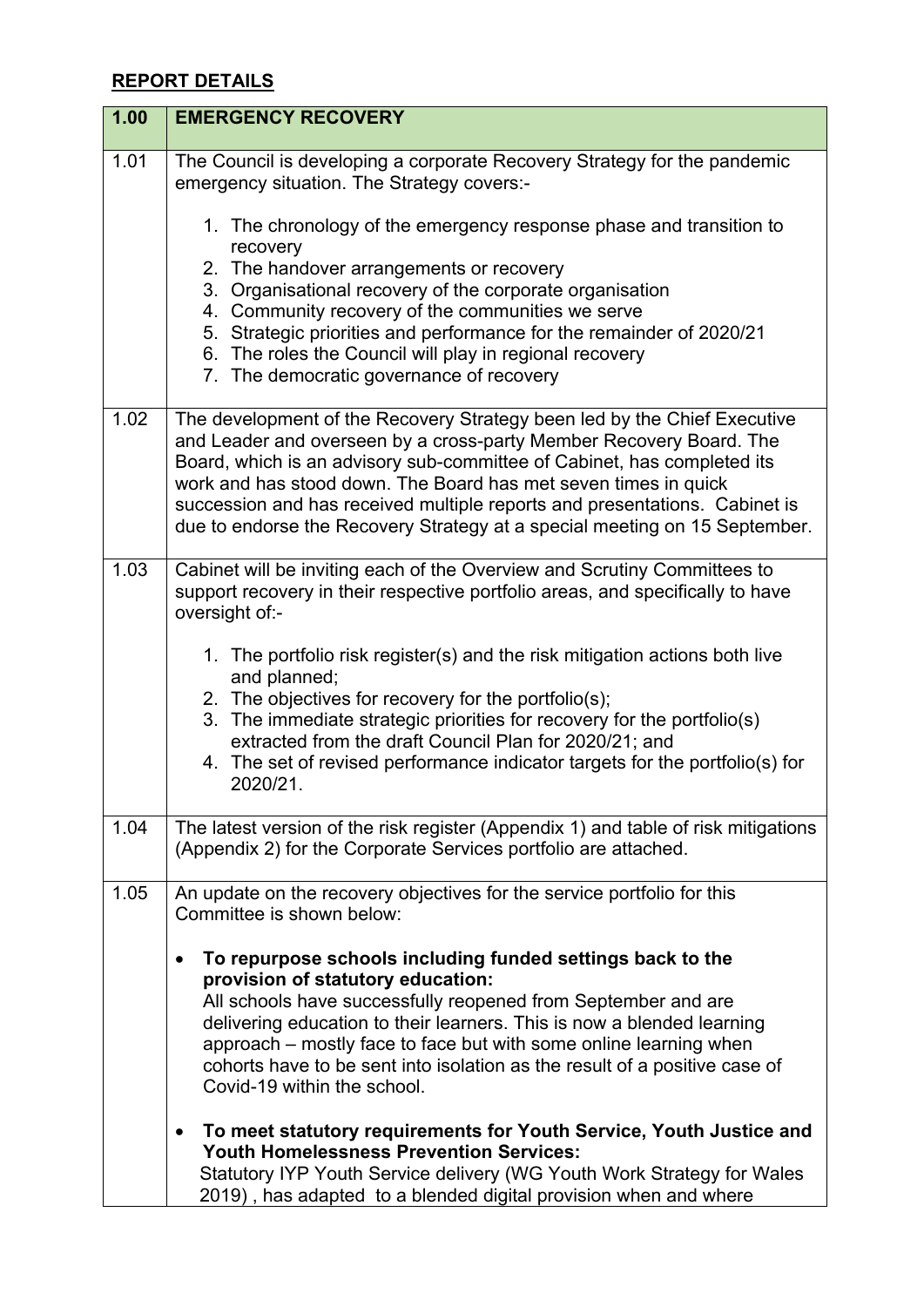| building provision is not possible. Staff have engaged in specific training to<br>deliver the new model. The new website is key to supporting the holistic<br>approach. The recovery plan extends to school provision and to broader<br>partner agencies funded by IYP. We are supporting all delivery<br>collaboratively by delivering a rights based approach. All equalities areas<br>are considered and all provision is bilingual. A transition programme has<br>been introduced online to support children to transition from primary to<br>secondary school and to support young people to transition back in to<br>education following lockdown. |
|----------------------------------------------------------------------------------------------------------------------------------------------------------------------------------------------------------------------------------------------------------------------------------------------------------------------------------------------------------------------------------------------------------------------------------------------------------------------------------------------------------------------------------------------------------------------------------------------------------------------------------------------------------|
| Our IYP homelessness prevention programme (WG Ten Year<br>Homelessness Plan for Wales 2009-2019) is effectively engaging with<br>potential homeless young people at the earliest opportunities by placing a<br>youth worker within FCC housing, and by fully engaging with the WG<br>homelessness prevention programme on a national and regional level.                                                                                                                                                                                                                                                                                                 |
| Our IYP hospital based youth work provision (Inspire) has moved to a<br>blended digital model during Covid 19. The programme is reporting high<br>uptake from our most at risk young people, e.g. suicide ideation cases.                                                                                                                                                                                                                                                                                                                                                                                                                                |
| Youth services staff have actively engaged in a whole service digital<br>training and an innovative coaching and wellbeing support programme to<br>support staff wellbeing. Staff have stated that the programme has<br>effectively supported them to support our young people cohort and their<br>own families to stay well and positive during the Covid 19 crisis.                                                                                                                                                                                                                                                                                    |
| IYP have formed a robust partnership with the URDD, the national Welsh<br>language youth organisation to ensure all provision is bilingual and<br>supports WG objectives for Cymraeg 2050. All Families First anti poverty<br>provision (WG families First 2010 - 2020) and all play provision (WG 2020<br>Play Policy) have continued to support our most vulnerable children and<br>young people in an adapted response during Covid-19.                                                                                                                                                                                                               |
| The Youth Justice Service is responding to all referrals made from North<br>Wales Police, HM Courts and Tribunal Service and partner agencies. The<br>YJS has continued to provide Police Station (Appropriate Adult) cover in<br>line with the Police and Criminal Evidence Act (1984) and continues to<br>staff Youth, Remand and Saturday Courts as required. The YJS is<br>continuing to operate Referral Order Panels virtually in line with the Youth<br>Justice and Criminal Evidence Act 1999. The YJS continues to operate its<br>Prevention and Out of Court Panels.                                                                           |
| To meet statutory National Standards for Youth Justice<br>The Youth Justice Service has a Recovery Plan in place to support its<br>operational and strategic responsibilities. This plan was approved by the<br>YJS Executive Management Board in September. The YJS continues to<br>accept Prevention, Out of Court and Court related referrals and in the<br>most part has been engaging with young people via virtual means. As part<br>of our Business Continuity Plan staff have been instructed to increase<br>virtual contact above National Standard requirements.                                                                               |

The YJS Management Team continue to meet weekly to review all cases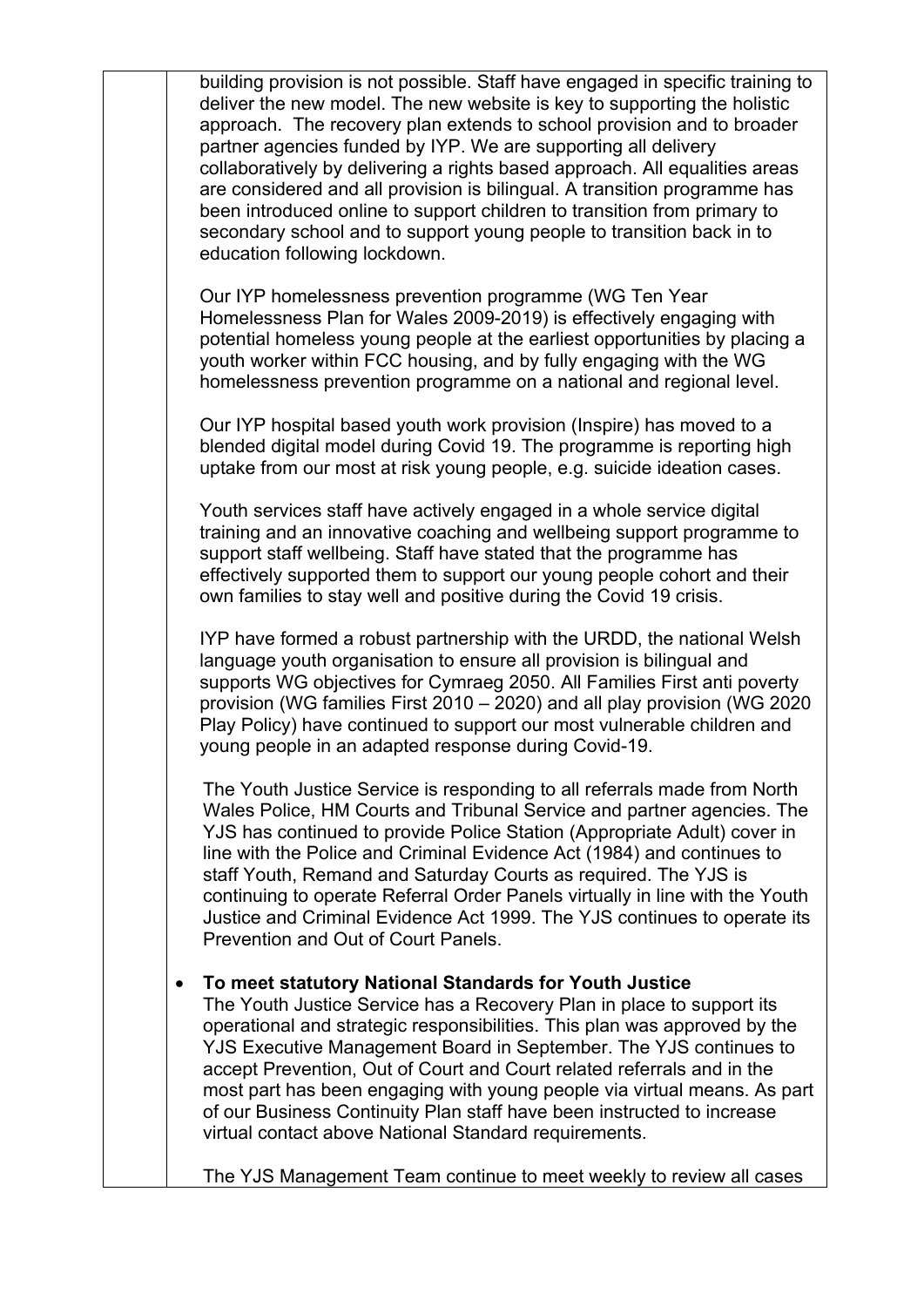where young people are assessed as high risk of offending, serious harm, safety and wellbeing concerns or where young people are failing to respond to virtual attempts to engage and a process is in place to assess the suitability of doorstep welfare visits. In addition an Escalation Register is in operation with Senior Managers to elevate concerns or request other community visits. The YJS Education Officer continues to review cases where young people are not accessing their full entitlement of education, training or employment and is working with agencies to address these issues. The YJS is currently unable to offer Unpaid Work / Reparation in the community due to Covid restrictions, however, virtual methods are being explored. Due to Covid restrictions (including those affecting unpaid work and reparation) we are currently unable to offer the full 25 hours of weekly intervention to Intensive Supervision and Surveillance Orders (direct alternative to custody), however, we will attempt to meet as many of the statutory elements as possible. However, currently no such Orders have been made by the Court during the pandemic.

#### **To ensure young people reintegrate back into education, health and substance misuse services.**

Officers have collaborated with local health services to support the continued engagement with services such as speech & language therapy, occupational therapy and Children & Adolescent Mental Health Service (CAMHS). Operational profiles for health services have been shared with schools to support and inform engagement and weekly meetings are held between education, social care and health managers to review and address any presenting issues.

 **To deliver targeted interventions and support to children, families and schools.**

A range of intervention and support is provided through the Inclusion & Progression services, e.g. Education Welfare, English as an Additional Language/Gypsy Traveller, Sensory, Counselling etc to children, families and schools. Services have adapted to be able to offer support and intervention in a variety of ways including direct contact where this has been deemed necessary and safe to undertake, and via remote online platforms. These adaptations are enabling services to respond in the main to the challenges presented by the current Covid-19 restrictions.

 **To comply with the statutory duties under the Special Education Needs (SEN) Code of Practice for Wales**

The Council has a range of duties under the Code in relation to children with SEN. This includes undertaking a statutory assessment of an individual's needs and identifying/providing specialist intervention and provision to meet the needs. This process involves a range of education and health professionals as part of the assessment process and subsequent intervention. There remains a number of challenges around the completion of detailed assessments in the current climate but services are working flexibly and creatively to try and address these.

 **To re-open North East Wales Archives, Hawarden, to the public (formerly Flintshire Record Office)** The Archive has been open to the public since mid-September. We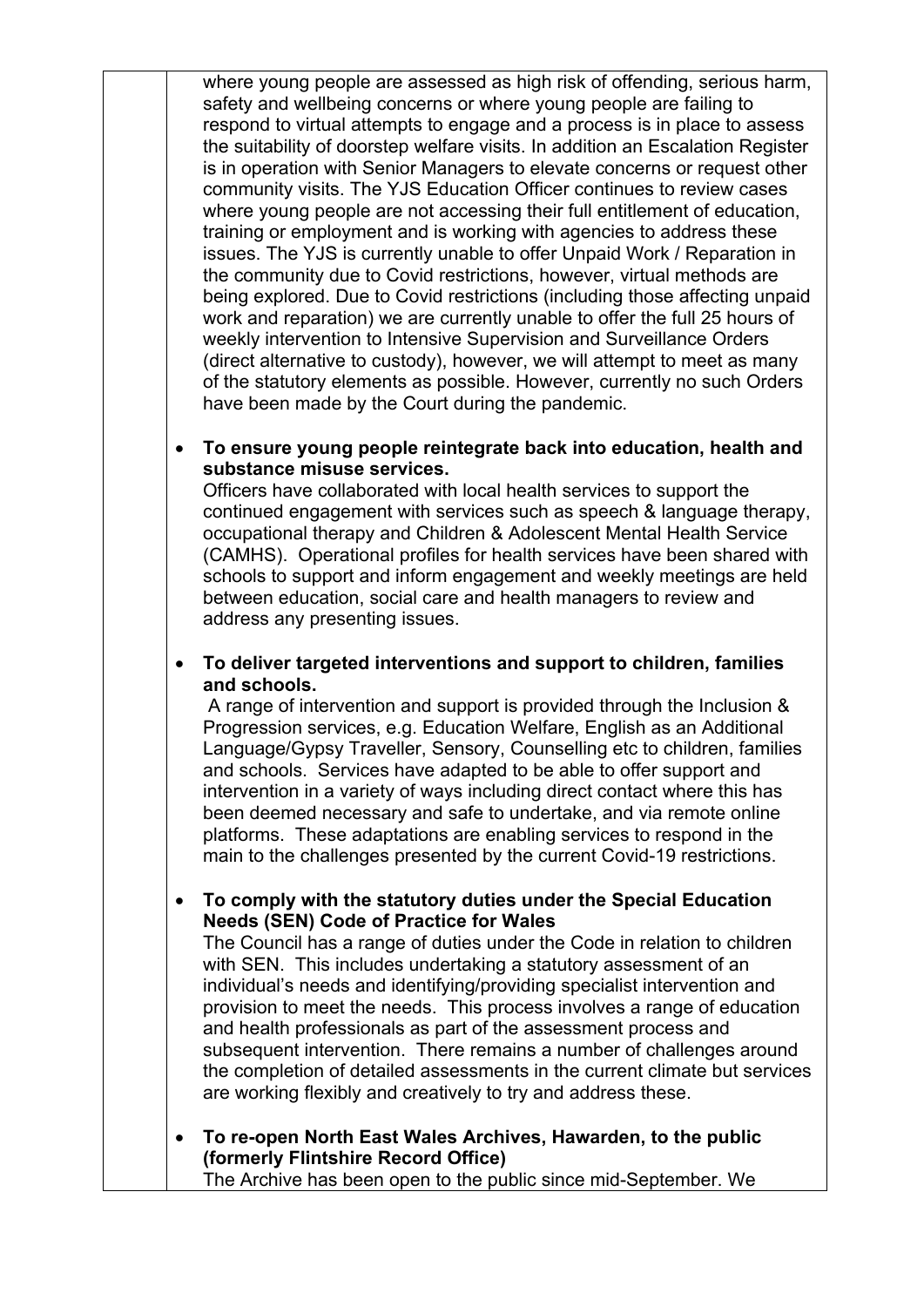| opened one day a week through September and two days in October. It<br>was planned to increase to three days in November this is currently under<br>review in light of the national firebreak. There are suitable COVID<br>restrictions in place - we require advance booking and ordering of<br>documents so that all material can be quarantined for 72 hours before and<br>after use; we are closed over the lunch period to enable cleaning of work<br>spaces and the equipment used. Visitors are responding positively to the<br>changes put in place.                  |
|-------------------------------------------------------------------------------------------------------------------------------------------------------------------------------------------------------------------------------------------------------------------------------------------------------------------------------------------------------------------------------------------------------------------------------------------------------------------------------------------------------------------------------------------------------------------------------|
| To support staff to have a positive pathway to return to the work<br>place<br>All staff within the Portfolio have regular team meetings and 1-1 catch up<br>with their Managers which supports their wellbeing as well as their work<br>streams. Risk assessments are in place to ensure the safety of staff in the<br>buildings to which they will eventually return to work when this is<br>appropriate. Support services e.g. Care First and Occupation Health are<br>used as necessary to support individuals alongside individual support<br>plans agreed with Managers. |

| 2.00 | <b>RESOURCE IMPLICATIONS</b>                                  |
|------|---------------------------------------------------------------|
| 2.01 | There are no specific resource implications from this report. |

| 3.00 | <b>CONSULTATIONS REQUIRED / CARRIED OUT</b>                                        |
|------|------------------------------------------------------------------------------------|
| 3.01 | None specific as this report is based on documented response and recovery<br>work. |

| 4.00 | <b>RISK MANAGEMENT</b>                                               |
|------|----------------------------------------------------------------------|
| 4.01 | This report specifically covers emergency situation risk management. |

| 5.00 | <b>APPENDICES</b>                                                                                                               |
|------|---------------------------------------------------------------------------------------------------------------------------------|
| 5.01 | Appendix 1 – Updated Education & Youth Recovery Risk Register<br>Appendix 2 – Updated Education & Youth Risk Mitigation Actions |

| 6.00 | LIST OF ACCESSIBLE BACKGROUND DOCUMENTS |
|------|-----------------------------------------|
| 6.01 | None.                                   |

# **7.00 CONTACT OFFICER DETAILS**